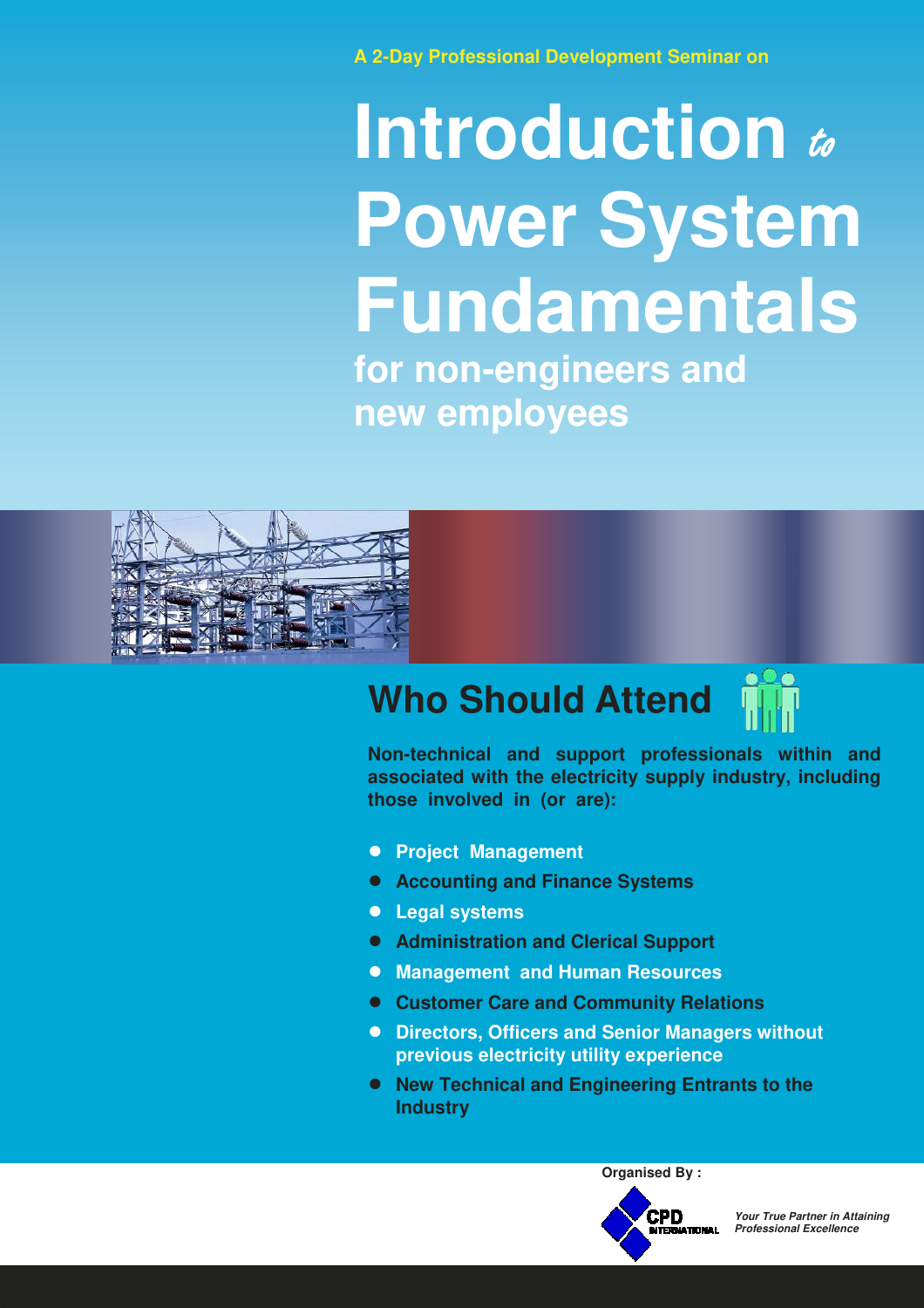A 2-day seminar on the fundamental principles and equipment involved in the modern day electricity power system. No, a busbar is not a place busses go to socialize on Friday night.

This is an introductory seminar designed to meet the needs of the many non-technical electricity industry employees in the support disciplines such as project management, accounting, financial support, legal systems, administration, clerical support, management, human resources, customer care, community relations and directors, officer and senior managers without previous electricity utility experience. It is important for these non-technical and support professionals to grasp the jargon, language and technology of the electricity power system in order for them to proactively understand the key business activities.

While it is necessary to cover some engineering concepts, with no more than some basic high school mathematics, this seminar is specially designed to cover those aspects in a way that will provide an overall appreciation of the "Big Picture" of the electricity power industry. Please note that, while this seminar is designed to focus specifically on the needs of the non-technical and support professionals within and associated with the electricity supply industry, it will also provide an invaluable insight for new technical and engineering entrants to the industry. Beginning with basic terms and concepts, this seminar will introduce participants to the power system components and design associated with electricity generation, transmission and distribution systems.

## **Seminar Facilitator**

#### **Barrie Moor,** *B.E (Elec), RPEQ*

Barrie Moor is the Principal Engineer of Power System Protection Training, a provider of professional development training seminars on the topics of power system and power system protection. With over 39 years experience in the Queensland electricity transmission industry, Barrie Moor has been involved in the design, coordination and implementation of protection schemes associated with Queensland's HV and EHV transmission systems since 1981. Barrie also has extensive experience with the protection of large generating plants.



From 2000 to 2007, Barrie filled the role of Senior Engineer Protection Design, with statewide responsibility, leading Powerlink's Protection Design Team. From 2007 to 2012, in the role of Principal Consultant Substation Protection, and then Principal Engineer - Investigations, Barrie provided specialist Protection Design and Fault Analysis services to support the Asset Management and Operational Groups within Powerlink.

Barrie has 20 years experience within Australia and internationally in the provision of university post graduate electricity supply system training. He has presented a number of papers on power system design at conferences both within Australia and internationally. Barrie has also represented Powerlink on CIGRE committee APB5, Power System Protection and Automation and has served as a corresponding member of Cigre and IET working groups on Protection Systems.